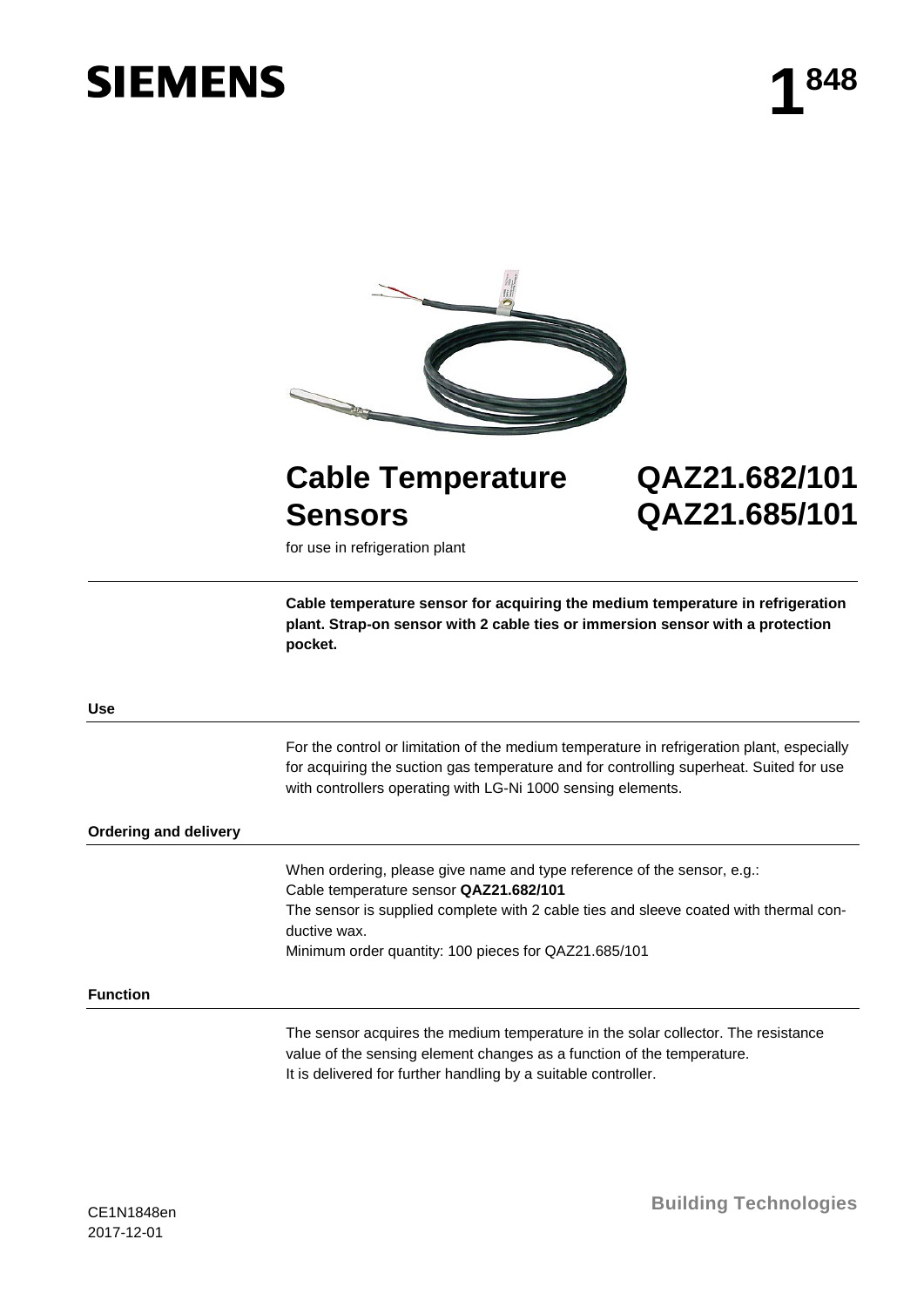

# **Mechanical design**

The cable temperature sensor consists of sleeve (6 mm diameter, 50 mm long), sensing element and connecting cable with ferrules.

The sensing element is embedded in the sleeve. The sleeve is flat on one side and coated with thermal conductive wax. The sensor is not suited for direct immersion in liquid media (protection pocket mandatory).

# **Accessories** (not included with standard delivery)

| Name                                                   | Type reference                |
|--------------------------------------------------------|-------------------------------|
| Protection pocket, Ms63, PN10, immersion length 100 mm | <b>ALT-SB100<sup>1)</sup></b> |

1) For other protection pocket accessories, refer to Data Sheet N1194.

### **Engineering notes**

The permissible cable lengths are dependent on the type of controller used. For details, refer to the Data Sheet of the relevant controller.

### **Mounting notes**

On pipes

Mounting choices:

Place flat section on the pipe and secure with the 2 cable ties supplied with the sensor



135° Permissible mounting location on the suction gas pipe

Indirect immersion

Sensor can be mounted on a piece of pipe with no lagging or underneath the lagging.

With the help of a protection pocket. The inside diameter of the pocket should match the diameter of the sensor's sleeve (e.g. 6.1 mm).

The sensor is supplied complete with Mounting Instructions.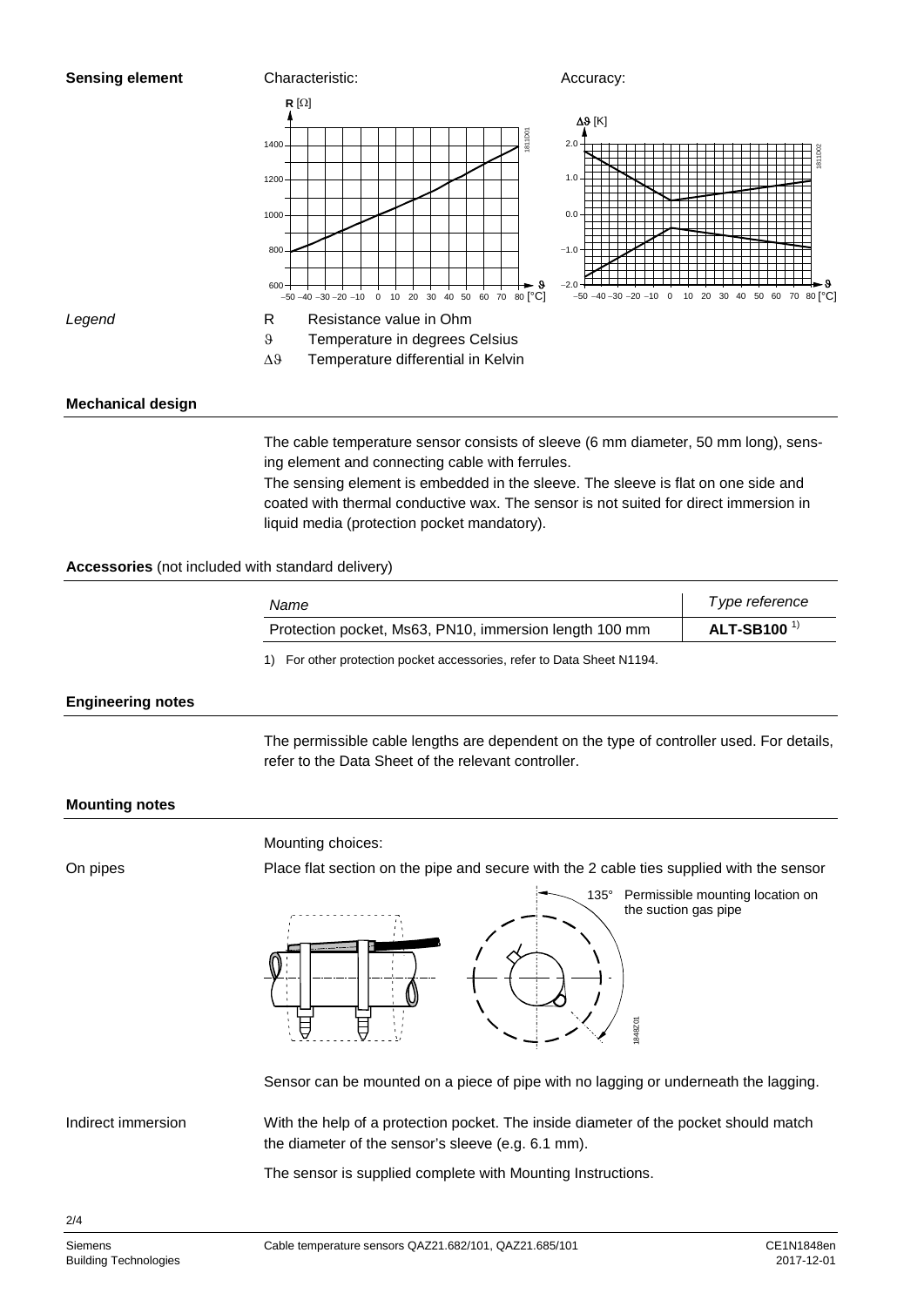

**Technical data**

The device is considered electrical and electronic equipment for disposal in terms of the applicable European Directive and may not be disposed of as domestic garbage.

- Dispose of the device via the channels provided for this purpose.
- Comply with all local and currently applicable laws and regulations.

| <b>Functional data</b>          | Sensing range                                                                                  | $-50+80 °C$                            |  |
|---------------------------------|------------------------------------------------------------------------------------------------|----------------------------------------|--|
|                                 | Sensing element                                                                                | <b>LG-Ni 1000</b>                      |  |
|                                 | Time constant                                                                                  |                                        |  |
|                                 | Sensor when fitted on the pipe                                                                 | $<$ 20 s                               |  |
|                                 | Sensor with protection pocket                                                                  | $30 s$                                 |  |
|                                 | Measuring accuracy at 0 °C                                                                     | $\pm 0.4$ K (refer to "Function")      |  |
|                                 | Measurement and output                                                                         | passive                                |  |
| Connections                     | Mechanically                                                                                   | cable tie (2x)                         |  |
|                                 | <b>Electrical connections</b>                                                                  |                                        |  |
|                                 | Connecting cable                                                                               | 2-core, interchangeable, with ferrules |  |
|                                 | Cable length                                                                                   | approx. 1.5 m                          |  |
|                                 | Perm. cable length                                                                             | refer to "Engineering notes"           |  |
| Degree of protection            | Protection class                                                                               | III according to EN 60730-1            |  |
|                                 | Protection degree of housing                                                                   | IP67 according to EN 60529             |  |
|                                 |                                                                                                |                                        |  |
|                                 | EU conformity (CE)                                                                             | A5W00040799 *)                         |  |
| <b>Environmental conditions</b> | Operation to                                                                                   | IEC 721-3-3                            |  |
|                                 | <b>Climatic conditions</b>                                                                     | class 3K8H                             |  |
|                                 | Temperature                                                                                    | $-50+80$ °C                            |  |
|                                 | Humidity                                                                                       | 10100 % r. h.                          |  |
|                                 | <b>Transport to</b>                                                                            | IEC 721-3-2                            |  |
|                                 | <b>Climatic conditions</b>                                                                     | class 2K3                              |  |
|                                 | Temperature                                                                                    | $-50+80$ °C                            |  |
|                                 | Humidity                                                                                       | <100 % r. h.                           |  |
| Environmental                   | The product environmental declaration CE1E1701en <sup>*</sup> contains data on environmentally |                                        |  |
| compatibility                   | compatible product design and assessments (RoHS compliance, materials composi-                 |                                        |  |
|                                 | tion, packaging, environmental benefit, disposal).                                             |                                        |  |
| Materials                       | Sensor sleeve                                                                                  | stainless steel V4A (1.4571)           |  |
|                                 | Connecting cable                                                                               | silicon                                |  |
|                                 | Packaging (minigrip <sup>®</sup> bag)                                                          | <b>PVC</b>                             |  |
| Weight                          | Including packaging                                                                            | 0.075 kg                               |  |
|                                 | $\mathbf{a}$ and $\mathbf{a}$ and $\mathbf{a}$                                                 |                                        |  |

\*) The documents can be downloaded fro[m http://siemens.com/bt/download.](http://siemens.com/bt/download)

3/4